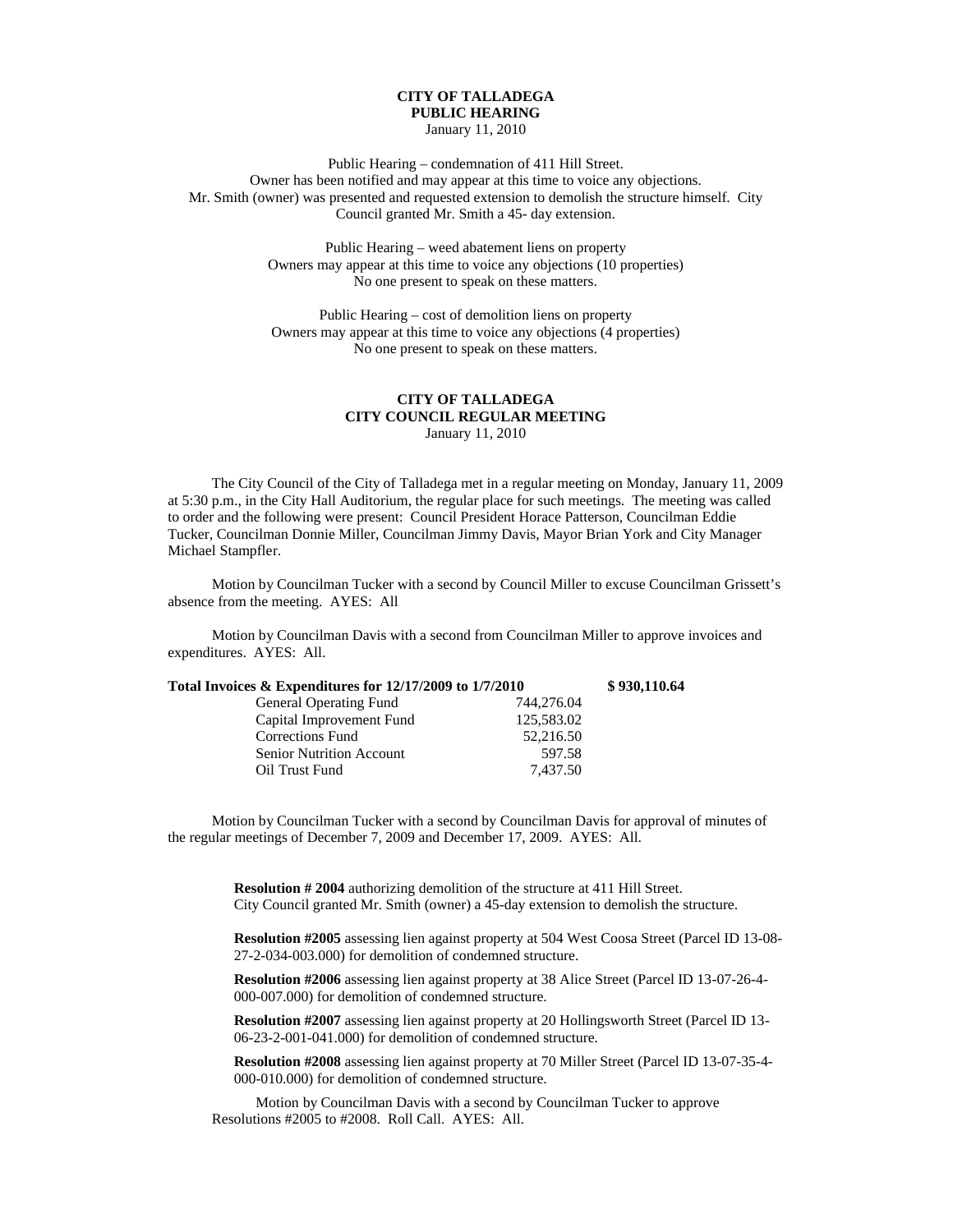**Resolution #2009** assessing lien against property at 1608 Highway 77 South (Parcel ID 14-09-31-3-000-069.001) for weed abatement.

**Resolution #2010** assessing lien against property at vacant lot at the corner of McMillan Street & Cobb Avenue (Parcel ID 13-07-26-3-013-057.000) for weed abatement.

**Resolution #2011** assessing lien against property at 304 Prospect Street (Parcel ID 13- 08-28-4-005-001.000) for weed abatement.

**Resolution #2012** assessing lien against property at vacant lot Bingham Street at Stephen J. White Blvd. (Parcel ID 13-06-23-3-013-001.001) for weed abatement.

**Resolution #2013** assessing lien against property at Cherry Street  $(2<sup>nd</sup>$  house past Heath Street) (Parcel ID 13-07-35-3-002-003.000) for weed abatement.

**Resolution #2014** assessing lien against property at 410 South Street (Parcel ID 13-07- 26-3-003-004.001) for weed abatement.

**Resolution #2015** assessing lien against property at 1106 Virginia Avenue (Parcel ID 13- 08-34-4-001-006.000) for weed abatement.

**Resolution #2016** assessing lien against property at 823 Allen Street (Parcel ID 13-06- 14-4-012-002.000) for weed abatement.

**Resolution #2017** assessing lien against property at 304 Westwood Circle (Parcel ID 13- 05-22-1-000-020.000) for weed abatement.

**Resolution #2018** assessing lien against property at 128 Moon Street (Parcel ID 13-08- 28-3-006-003.000) for weed abatement.

**Resolution #2019** assessing lien against property at 114 Jackson Street (Parcel ID 13-08- 27-2-034-019.000) for weed abatement.

Motion by Councilman Davis with a second by Councilman Tucker to approve Resolutions #2009 to #2019. Roll Call. AYES: All.

**Resolution #2020** approving a change order on the contract for architectural and engineering services with Stout Architecture for the City Hall/Police Department Renovations for a cost of \$1,875.00.

Motion by Councilman Davis with a second by Councilman Miller to approve Resolution #2020. Roll Call. Roll Call. AYES: Councilman Davis, Councilman Miller, Council President Patterson Abstain: Councilman Tucker.

**Resolution #2021** approving a change order on the contract for building construction with Clements Dean Building Company for the City Hall/Police Department Renovations for a cost of \$16,625.00. *(Resolution and cost was revised at end of meeting)*

Motion by Councilman Davis with a second by Councilman Miller to approve Resolution #2021. Roll Call. Roll Call. AYES: Councilman Davis, Councilman Miller, Council President Patterson Abstain: Councilman Tucker.

**Resolution #2022** approving the installation of electrical power from Alabama Power for the Coleman Circle Pump Station for a total cost of \$15,581.93.

Motion by Councilman Davis with a second by Councilman Tucker to approve Resolution #2022. Roll Call. Roll Call. AYES: Councilman Davis, Councilman Tucker, Council President Patterson NAY: Councilman Miller.

Motion by Councilman Davis with a second by Councilman Miller to approve invoices and expenditures for the Water Department. AYES: Council President Patterson, Councilman Davis and Councilman Miller; NAY: Councilman Tucker

| Water Department Expenditures for 12/17/09 to 1/7/2010 |            | \$598,730.21 |
|--------------------------------------------------------|------------|--------------|
| General Fund                                           | 425,843.13 |              |
| Coleman Circle Project                                 | 172,887.08 |              |

**Resolution #2023** approving the purchase of micro-screen grid panels for the Main Wastewater Treatment Plant from Envirex Products for a total cost of \$58,345.00.